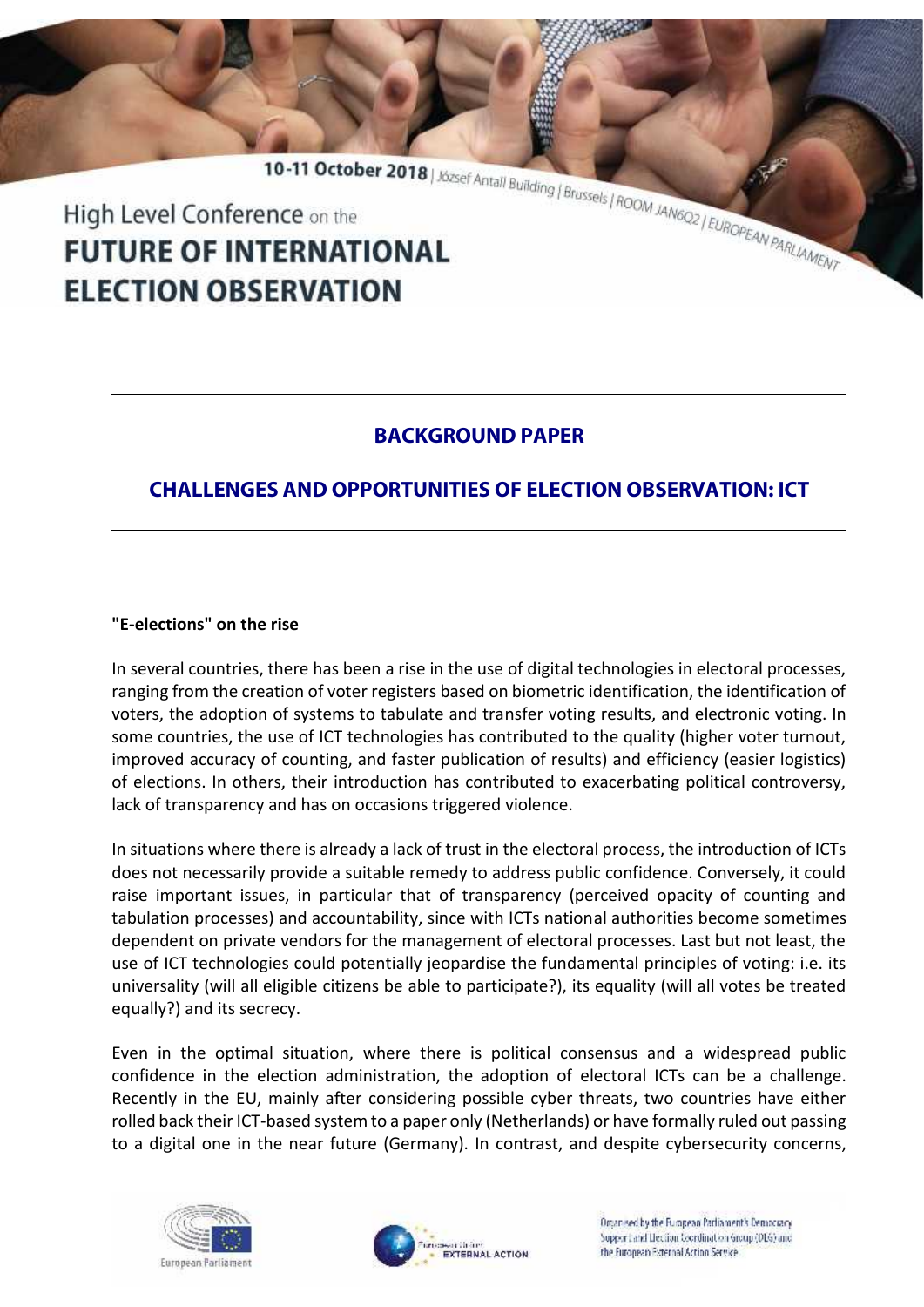Estonia has decided to use Internet voting for all legally-binding national elections. To date, Estonia remains the only country in the World to have made this choice.





*Source: International IDEA (https://www.idea.int/data-tools/data/icts-elections)*

### **A challenge for election observation**

Guaranteeing transparency is another significant issue when resorting to electoral ICTs, which is where election observation comes into the picture.

The challenge to observe increasingly technology-driven elections has become more and more evident for Election Observation Missions (EOMs). While the mandate of an EOM does not entail certification of the quality of electoral ICTs, observers are faced with the daunting task of assessing the credibility of an election where election results - and sometimes the votes - are processed and tallied through a 'black box' that is impossible to observe with traditional means. Indeed, such systems mainly use proprietary technologies or are considered to be too sensitive to allow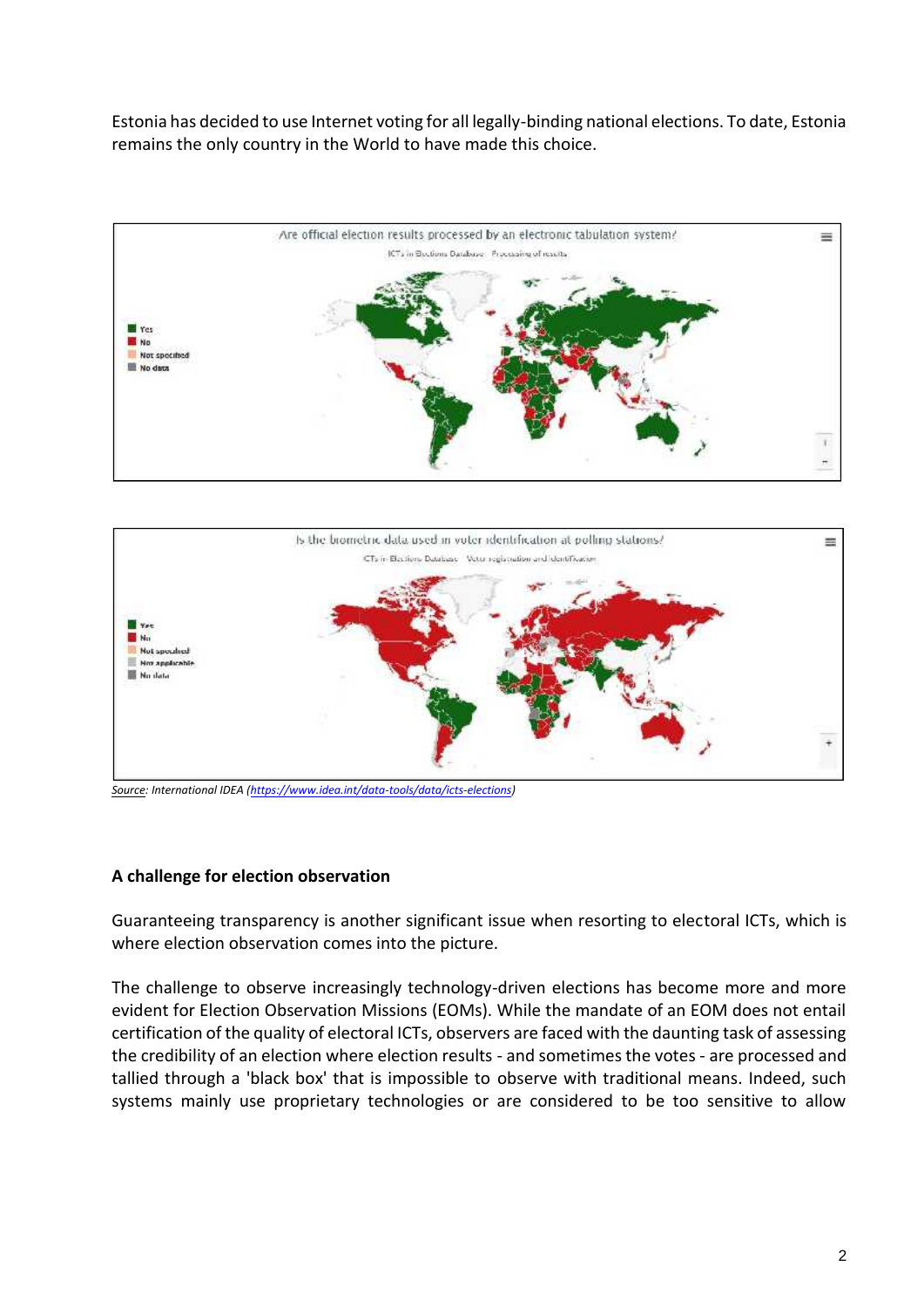observer access. This is becoming increasingly important, given the negative effect it has had on the credibility of election observation in recent years. Work is ongoing to determine if additional technical skills need to be added to EOMs to observe in depth this part of the process. In most cases one of the main obstacles remains the restrictions applied to electoral observers for accessing ICT systems. This also raises questions about the guarantees that observers should obtain before deploying, on top of the usual Memorandum of Understanding signed with the authorities.

## **EU EOMs in technology-driven electoral processes**

In recent years, EU EOMs have observed a number of elections where the adoption and functioning of electoral ICT systems have considerably deteriorated the process. In the 2017 general elections in Kenya, the poor functioning of the ICT based tallying system, compounded with other issues, resulted in the first round of the presidential election being annulled by the Supreme Court. In the 2017 general elections in Honduras, a failure of the electronic tallying system fuelled suspicions of results manipulation. In both countries, ICT issues contributed to triggering violent protests. While in Honduras the EU Mission was allowed access to the ICT system and had the technical skill to perform its work, the observation of technology-driven electoral processes represents a growing challenge for EU EOMs.

### **Opportunities for election observation**

To cope with this growing challenge, EU EOMs have strived to take into account this new element by observing how ICTs are integrated in electoral processes, e.g. the way digital technologies were acquired, the role of Electoral Management Bodies (EMB) and/or private companies in their management, including existence of back-up plans, provision of appropriate training for election staff, voter education and the possibility of oversight, including accessibility of observers, election officials and the judiciary to ICT systems, etc.

Other "vulnerability factors" could also be monitored such as the level of trust in election integrity and the public controversy around election ICTs. In addition, the measures in place to protect the secrecy of the vote and the integrity of results, including safeguards to prevent cybersecurity threats, could be observed although this would probably require adding additional expertise in EU EOMs. Finally, the *process* of adoption of an ICT system could be another element worth analysing, i.e. whether ICTs were previously evaluated, tested, certified and/or gradually introduced (e.g. in a by-election or one district of a local election) before being rolled out nationally. Under the current composition and duration of an EOM, this kind of monitoring would not be easily feasible and updates to the methodology may have to be considered.

One possible way to address this issue could be to include in the methodology the observation of a set of minimum standards for electoral ICT systems aimed at guaranteeing basic conditions of *accessibility, security, accountability, auditability, transparency and sustainability*. These basic requirements for electoral ICT systems would include inter alia their capacity to be operated and maintained without long-term outside assistance, measures protecting system from unauthorised access, records of any modification of data, the possibility for independent and transparent verification, etc.